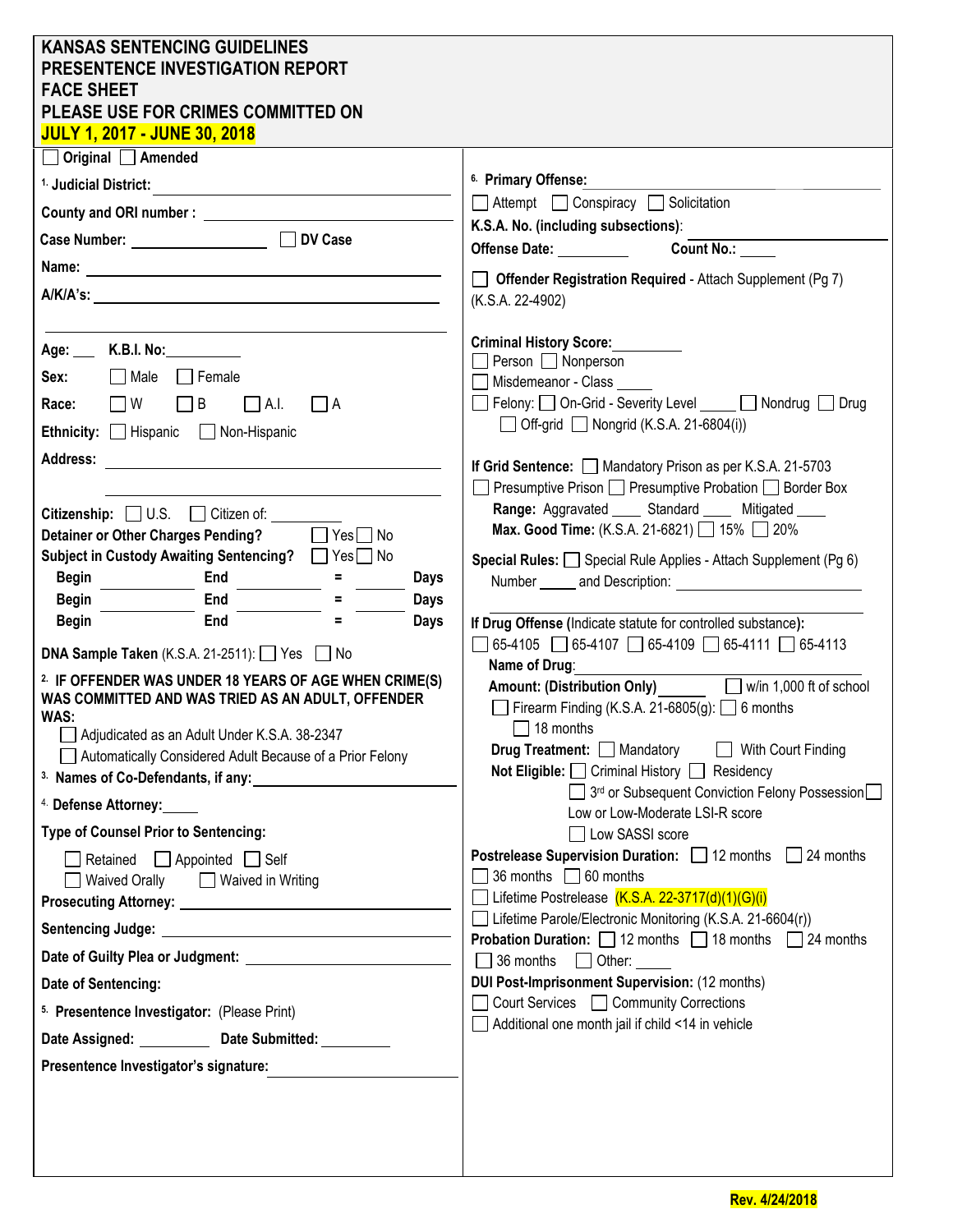## **2017 KANSAS SENTENCING GUIDELINES PRESENTENCE INVESTIGATION REPORT - FACE SHEET SUPPLEMENTAL PAGE**

| <b>CASE NO.</b>                                                    | page 2                                                                                 |
|--------------------------------------------------------------------|----------------------------------------------------------------------------------------|
| <b>Additional Offense:</b>                                         | <b>Additional Offense:</b><br><u> 1980 - Jan Stein Stein, fransk politik (f. 1918)</u> |
|                                                                    |                                                                                        |
| Offense Date: Count No.:                                           | Offense Date: __________<br><b>Count No.:</b>                                          |
| <b>Offender Registration Required - Attach Supplement (Pg 7)</b>   | $\Box$ Offender Registration Required - Attach Supplement (Pg 7)                       |
| (K.S.A. 22-4902)                                                   | (K.S.A. 22-4902)                                                                       |
| <b>Criminal History Score:</b>                                     | <b>Criminal History Score:</b>                                                         |
| $\Box$ Person $\Box$ Nonperson                                     | $\Box$ Person $\Box$ Nonperson                                                         |
| Misdemeanor - Class _____                                          | Misdemeanor - Class                                                                    |
| □ Felony: □ On-Grid - Severity Level _____ □ Nondrug □ Drug        | Felony: On-Grid - Severity Level Comparently Nondrug Drug                              |
| $\Box$ Off-grid $\Box$ Nongrid (K.S.A. 21-6804(i))                 | $\Box$ Off-grid $\Box$ Nongrid (K.S.A. 21-6804(i))                                     |
| If Grid Sentence: Mandatory Prison as per K.S.A. 21-5703           | If Grid Sentence: Mandatory Prison as per K.S.A. 21-5703                               |
| Presumptive Prison □ Presumptive Probation □ Border Box            | ] Presumptive Prison □ Presumptive Probation □ Border Box                              |
| Range: Aggravated _____ Standard _____ Mitigated ____              | Range: Aggravated _____ Standard _____ Mitigated ____                                  |
| Max. Good Time: (K.S.A. 21-6821) 15% 20%                           | Max. Good Time: (K.S.A. 21-6821) 15% 20%                                               |
| Special Rules: Special Rule Applies - Attach Supplement (Pg 6)     | Special Rules: Special Rule Applies - Attach Supplement (Pg 6)                         |
|                                                                    |                                                                                        |
| If Drug Offense (Indicate statute for controlled substance):       | If Drug Offense (Indicate statute for controlled substance):                           |
| $\Box$ 65-4105 65-4107 65-4109 65-4111 65-4113                     | $\Box$ 65-4105 $\Box$ 65-4107 $\Box$ 65-4109 $\Box$ 65-4111 $\Box$ 65-4113             |
| Name of Drug: Name of Drug:                                        | Name of Drug: <u>contract and the set of Drugs</u>                                     |
| Amount: (Distribution Only) W/in 1,000 ft of school                | Amount: (Distribution Only) _________ D w/in 1,000 ft of school                        |
| Firearm Finding (K.S.A. 21-6805(g): $\Box$ 6 months                | Firearm Finding (K.S.A. 21-6805(g): $\Box$ 6 months                                    |
| $\Box$ 18 months                                                   | $\Box$ 18 months                                                                       |
| <b>Drug Treatment:</b> Mandatory <b>No. 2.1 With Court Finding</b> | Drug Treatment: Mandatory Mith Court Finding                                           |
| Not Eligible: Criminal History Residency                           | Not Eligible: Criminal History Residency                                               |
| 3 <sup>rd</sup> or Subsequent Conviction Felony Possession         | 3 <sup>rd</sup> or Subsequent Conviction Felony Possession                             |
| Low or Low-Moderate LSI-R score                                    | □ Low or Low-Moderate LSI-R score                                                      |
| Low SASSI score                                                    | Low SASSI score                                                                        |
| Postrelease Supervision Duration: 12 months                        | <b>Postrelease Supervision Duration:</b> 12 months                                     |
| 24 months                                                          | 24 months                                                                              |
| 36 months                                                          | 36 months                                                                              |
| 60 months                                                          | $\Box$ 60 months                                                                       |
| Lifetime Postrelease (K.S.A. 22-3717(d)(1)(G)(i)                   | Lifetime Postrelease (K.S.A. 22-3717(d)(1)(G)(i)                                       |
| Lifetime Parole/Electronic Monitoring (K.S.A. 21-6604(r))          | Lifetime Parole/Electronic Monitoring (K.S.A. 21-6604(r))                              |
| <b>Probation Duration:</b> $\Box$ 12 months $\Box$ 18 months       | <b>Probation Duration:</b> $\Box$ 12 months $\Box$ 18 months                           |
| 24 months                                                          | 24 months                                                                              |
| 36 months                                                          | 36 months                                                                              |
| $\Box$ Other:                                                      | Other:                                                                                 |
| DUI Post-Imprisonment Supervision: (12 months)                     | DUI Post-Imprisonment Supervision: (12 months)                                         |
| Court Services   Community Corrections                             | Court Services   Community Corrections                                                 |
| Additional one month jail if child <14 in vehicle                  | Additional one month jail if child <14 in vehicle                                      |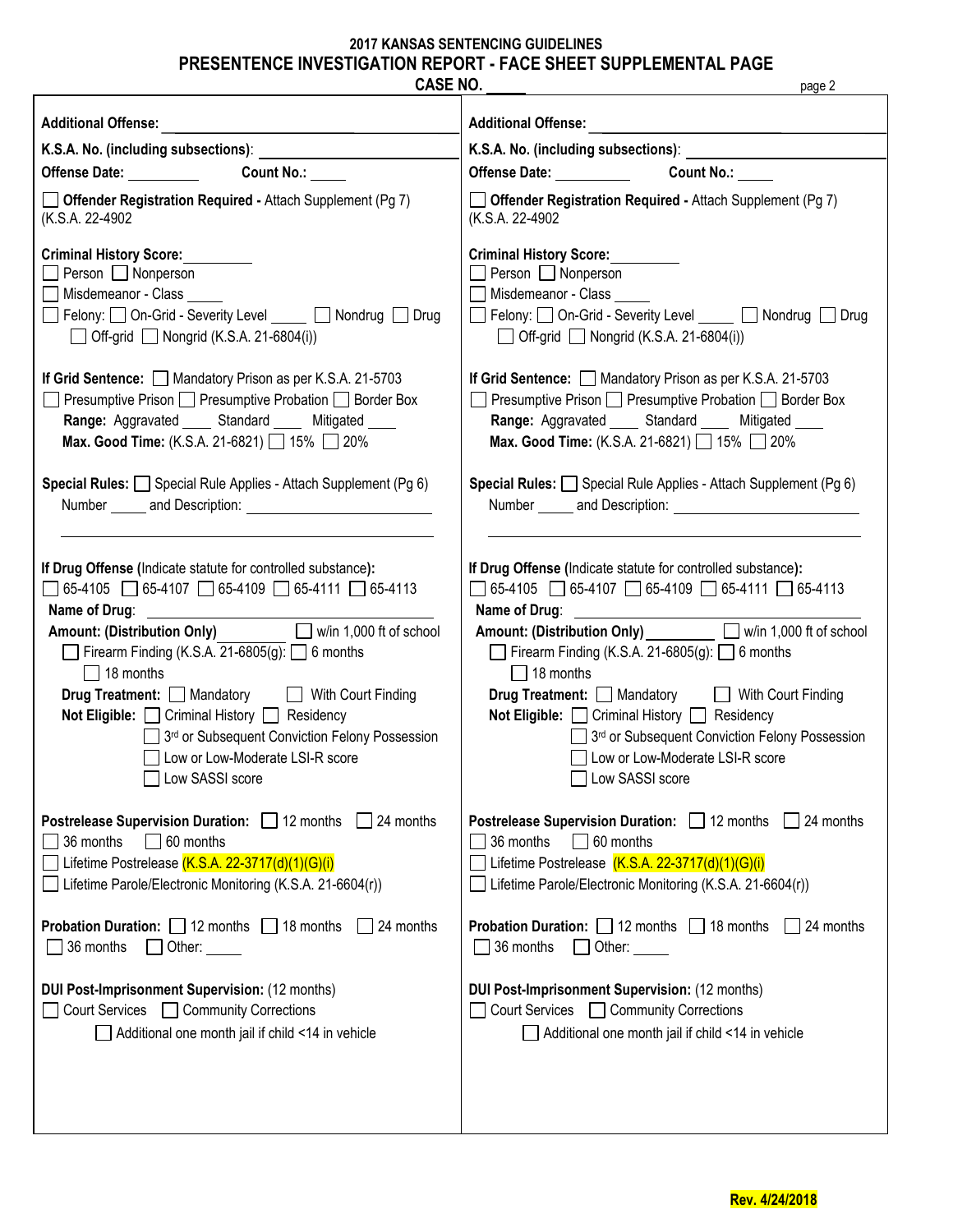# **2017 KANSAS SENTENCING GUIDELINES PRESENTENCE INVESTIGATION REPORT - FACE SHEET SUPPLEMENTAL PAGE**

| <b>CASE NO.</b>                                                                                                                                                                                                                | page 3                                                                                                                                                                                                                         |
|--------------------------------------------------------------------------------------------------------------------------------------------------------------------------------------------------------------------------------|--------------------------------------------------------------------------------------------------------------------------------------------------------------------------------------------------------------------------------|
| <b>Additional Offense:</b>                                                                                                                                                                                                     | <b>Additional Offense:</b>                                                                                                                                                                                                     |
| <u> 1989 - Andrea Station Barbara (b. 1989)</u>                                                                                                                                                                                | <u> 1989 - Johann John Stone, mars et al. (</u>                                                                                                                                                                                |
| K.S.A. No. (including subsections): Management of the state of the state of the state of the state of the state of the state of the state of the state of the state of the state of the state of the state of the state of the | K.S.A. No. (including subsections): [1995] [1996] [1996] [1996] [1996] [1996] [1996] [1996] [1996] [1996] [1996] [1996] [1996] [1996] [1996] [1996] [1996] [1996] [1996] [1996] [1996] [1996] [1996] [1996] [1996] [1996] [199 |
| Offense Date: Count No.: COUNT No.:                                                                                                                                                                                            | Offense Date: __________<br><b>Count No.:</b>                                                                                                                                                                                  |
| <b>Offender Registration Required - Attach Supplement (Pg 7) (K.S.A.</b>                                                                                                                                                       | <b>Offender Registration Required - Attach Supplement (Pg 7) (K.S.A.</b>                                                                                                                                                       |
| 22-4902                                                                                                                                                                                                                        | 22-4902                                                                                                                                                                                                                        |
| <b>Criminal History Score:</b>                                                                                                                                                                                                 | <b>Criminal History Score:</b>                                                                                                                                                                                                 |
| $\Box$ Person $\Box$ Nonperson                                                                                                                                                                                                 | Person Nonperson                                                                                                                                                                                                               |
| Misdemeanor - Class                                                                                                                                                                                                            | Misdemeanor - Class                                                                                                                                                                                                            |
| □ Felony: □ On-Grid - Severity Level _____ □ Nondrug □ Drug                                                                                                                                                                    | Felony: On-Grid - Severity Level _____ Nondrug Drug                                                                                                                                                                            |
| $\Box$ Off-grid $\Box$ Nongrid (K.S.A. 21-6804(i))                                                                                                                                                                             | $\Box$ Off-grid $\Box$ Nongrid (K.S.A. 21-6804(i))                                                                                                                                                                             |
| If Grid Sentence: Mandatory Prison as per K.S.A. 21-5703                                                                                                                                                                       | If Grid Sentence: Mandatory Prison as per K.S.A. 21-5703                                                                                                                                                                       |
| Presumptive Prison □ Presumptive Probation □ Border Box                                                                                                                                                                        | □ Presumptive Prison □ Presumptive Probation □ Border Box                                                                                                                                                                      |
| Range: Aggravated _____ Standard _____ Mitigated ____                                                                                                                                                                          | Range: Aggravated _____ Standard _____ Mitigated ____                                                                                                                                                                          |
| Max. Good Time: (K.S.A. 21-6821) 15% 20%                                                                                                                                                                                       | Max. Good Time: (K.S.A. 21-6821) 15% 20%                                                                                                                                                                                       |
| Special Rules: Special Rule Applies - Attach Supplement (Pg 6)                                                                                                                                                                 | Special Rules: Special Rule Applies - Attach Supplement (Pg 6)                                                                                                                                                                 |
|                                                                                                                                                                                                                                |                                                                                                                                                                                                                                |
| If Drug Offense (Indicate statute for controlled substance):                                                                                                                                                                   | If Drug Offense (Indicate statute for controlled substance):                                                                                                                                                                   |
| $\Box$ 65-4105 $\Box$ 65-4107 $\Box$ 65-4109 $\Box$ 65-4111 $\Box$ 65-4113                                                                                                                                                     | $\Box$ 65-4105 $\Box$ 65-4107 $\Box$ 65-4109 $\Box$ 65-4111 $\Box$ 65-4113                                                                                                                                                     |
| Name of Drug: <u>contract the contract of Drugs</u>                                                                                                                                                                            |                                                                                                                                                                                                                                |
| Amount: (Distribution Only) W/in 1,000 ft of school                                                                                                                                                                            | Amount: (Distribution Only) W/in 1,000 ft of school                                                                                                                                                                            |
| Firearm Finding (K.S.A. 21-6805(g): $\Box$ 6 months                                                                                                                                                                            | Firearm Finding (K.S.A. 21-6805(g):   6 months                                                                                                                                                                                 |
| $\Box$ 18 months                                                                                                                                                                                                               | $\Box$ 18 months                                                                                                                                                                                                               |
| <b>Drug Treatment:</b> Mandatory <b>No. 2.1 With Court Finding</b>                                                                                                                                                             | <b>Drug Treatment:</b> Mandatory Mith Court Finding                                                                                                                                                                            |
| Not Eligible: <b>□ Criminal History</b> □ Residency                                                                                                                                                                            | Not Eligible: □ Criminal History □ Residency                                                                                                                                                                                   |
| 3 <sup>rd</sup> or Subsequent Conviction Felony Possession                                                                                                                                                                     | 3 <sup>rd</sup> or Subsequent Conviction Felony Possession                                                                                                                                                                     |
| Low or Low-Moderate LSI-R score                                                                                                                                                                                                | □ Low or Low-Moderate LSI-R score                                                                                                                                                                                              |
| Low SASSI score                                                                                                                                                                                                                | Low SASSI score                                                                                                                                                                                                                |
| <b>Postrelease Supervision Duration:</b> 12 months                                                                                                                                                                             | <b>Postrelease Supervision Duration:</b> 12 months                                                                                                                                                                             |
| 24 months                                                                                                                                                                                                                      | 24 months                                                                                                                                                                                                                      |
| 36 months                                                                                                                                                                                                                      | 36 months                                                                                                                                                                                                                      |
| 60 months                                                                                                                                                                                                                      | 60 months                                                                                                                                                                                                                      |
| Lifetime Postrelease $(K.S.A. 22-3717(d)(1)(G)(i))$                                                                                                                                                                            | Lifetime Postrelease (K.S.A. 22-3717(d)(1)(G)(i)                                                                                                                                                                               |
| Lifetime Parole/Electronic Monitoring (K.S.A. 21-6604(r))                                                                                                                                                                      | Lifetime Parole/Electronic Monitoring (K.S.A. 21-6604(r))                                                                                                                                                                      |
| <b>Probation Duration:</b> $\Box$ 12 months $\Box$<br>18 months<br>24 months<br>36 months<br>Other:                                                                                                                            | <b>Probation Duration:</b> $\Box$ 12 months $\Box$ 18 months<br>24 months<br>36 months<br>Other:                                                                                                                               |
| DUI Post-Imprisonment Supervision: (12 months)<br>Court Services<br>Community Corrections<br>Additional one month jail if child <14 in vehicle                                                                                 | DUI Post-Imprisonment Supervision: (12 months)<br>Court Services Community Corrections<br>Additional one month jail if child <14 in vehicle                                                                                    |
|                                                                                                                                                                                                                                |                                                                                                                                                                                                                                |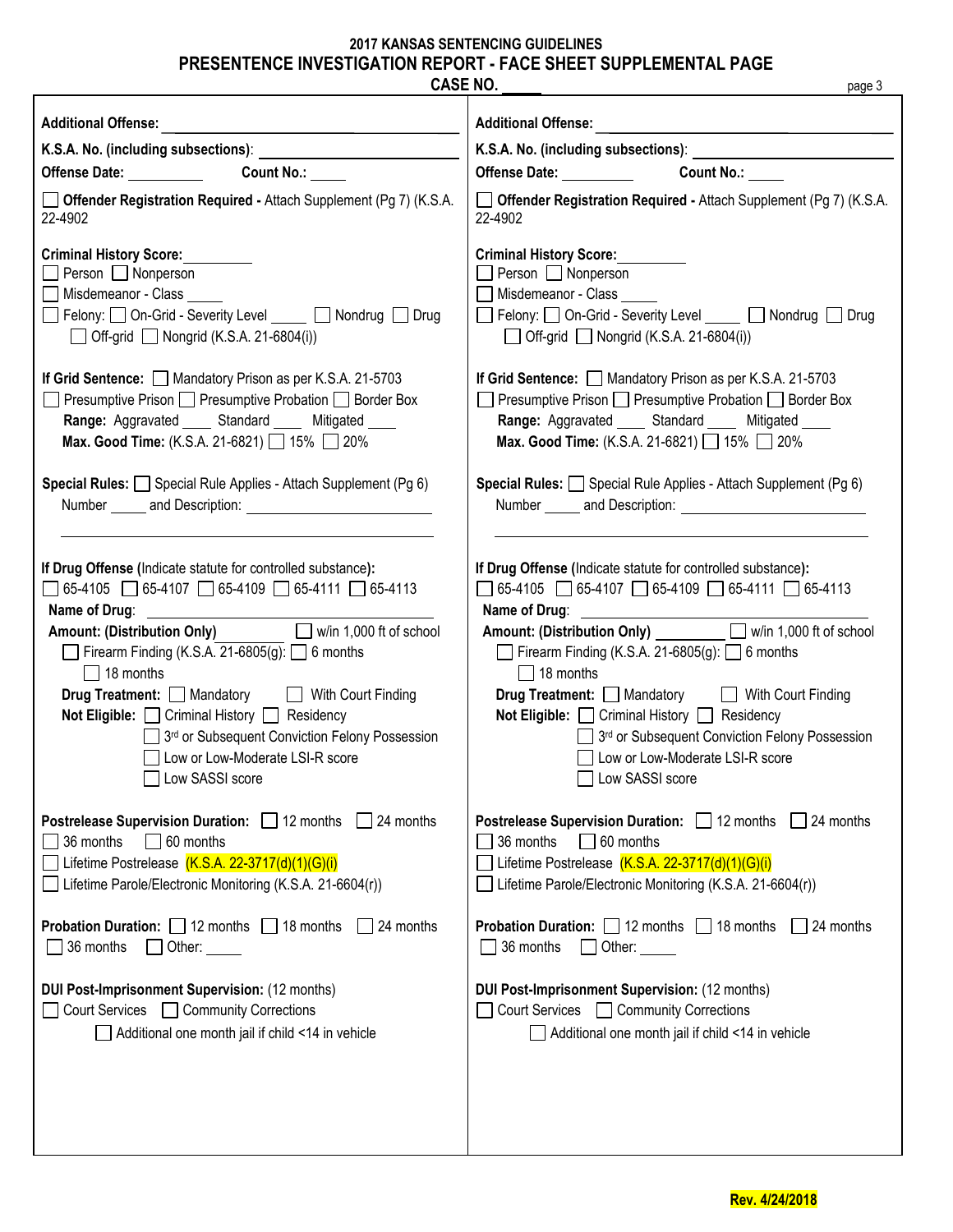## **2017 KANSAS SENTENCING GUIDELINES PRESENTENCE INVESTIGATION REPORT CURRENT OFFENSE INFORMATION**

(This page only - NOT PUBLIC RECORD)

|                                                              |                         | (This page only - NOT PUBLIC RECORD)       |        |
|--------------------------------------------------------------|-------------------------|--------------------------------------------|--------|
|                                                              |                         | <b>CASE NO.</b>                            | page 4 |
| 1. OFFICIAL VERSION:                                         |                         |                                            |        |
|                                                              |                         |                                            |        |
|                                                              |                         |                                            |        |
|                                                              |                         |                                            |        |
|                                                              |                         |                                            |        |
|                                                              |                         |                                            |        |
|                                                              |                         |                                            |        |
|                                                              |                         |                                            |        |
|                                                              |                         |                                            |        |
|                                                              |                         |                                            |        |
| <sup>2</sup> DEFENDANT'S VERSION: Defendant's Date of Birth: |                         | <b>Defendant's Social Security Number:</b> |        |
|                                                              |                         |                                            |        |
|                                                              |                         |                                            |        |
|                                                              |                         |                                            |        |
|                                                              |                         |                                            |        |
|                                                              |                         |                                            |        |
|                                                              |                         |                                            |        |
|                                                              |                         |                                            |        |
|                                                              |                         |                                            |        |
|                                                              |                         |                                            |        |
| 3. VICTIM'S INJURY / DAMAGE / STATEMENT(S):                  |                         |                                            |        |
|                                                              |                         |                                            |        |
|                                                              |                         |                                            |        |
|                                                              |                         |                                            |        |
|                                                              |                         |                                            |        |
|                                                              |                         |                                            |        |
|                                                              |                         |                                            |        |
|                                                              |                         |                                            |        |
|                                                              |                         |                                            |        |
| 4. RESTITUTION OWED TO:                                      |                         | <b>Total Restitution Owed: \$</b>          |        |
|                                                              |                         |                                            |        |
| Amount                                                       | <b>Name and Address</b> |                                            |        |
|                                                              |                         |                                            |        |
|                                                              |                         |                                            |        |
|                                                              |                         |                                            |        |
|                                                              |                         |                                            |        |
| S                                                            |                         |                                            |        |
| 5                                                            |                         |                                            |        |
|                                                              |                         |                                            |        |
|                                                              |                         |                                            |        |
| \$                                                           |                         |                                            |        |
| S                                                            |                         |                                            |        |
|                                                              |                         |                                            |        |
|                                                              |                         |                                            |        |
| 5. OTHER PENDING INFORMATION:                                |                         |                                            |        |
|                                                              |                         |                                            |        |
|                                                              |                         |                                            |        |
|                                                              |                         |                                            |        |
|                                                              |                         |                                            |        |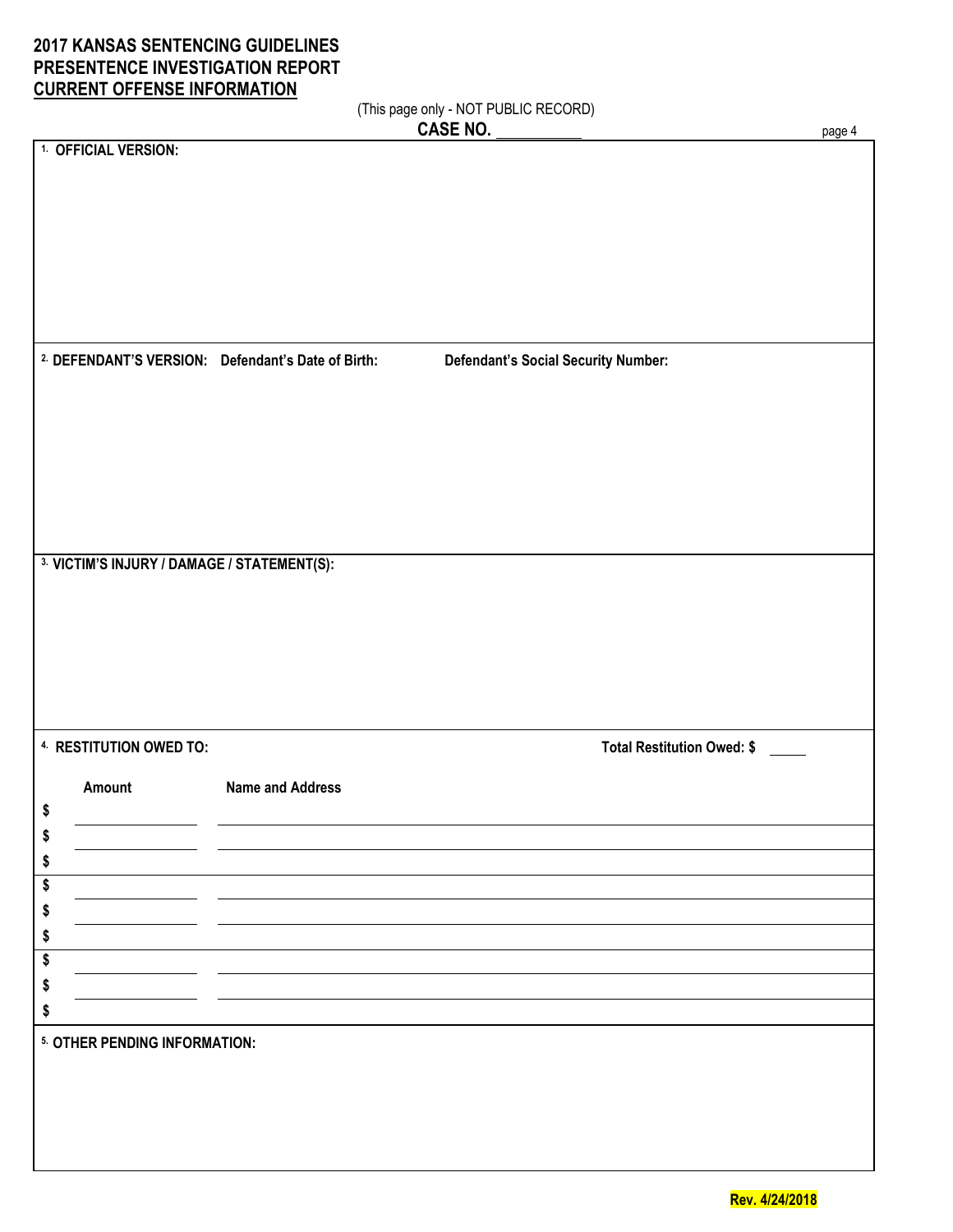| <sup>6</sup> PLACEMENT OPTIONS: This is a list of placement options and the presentence investigator's professional assessment of possible conditions should<br>the court place the offender on probation or order some form of community sanction.<br>COMMUNITY CORRECTIONS [Indicate the criteria from K.S.A. 2016 Supp. 75-5291 or Special Rule that qualifies the defendant for placement in<br><b>Community Corrections.]</b><br>$\Box$ (a)(2)(A) Scored moderate, high or very high risk<br>(a)(2)(B) Downward dispositional departure from presumptive prison sentence<br>(a)(2)(C) Convicted of offense severity level 7 or higher which requires registration<br>(a)(2)(F) Drug Treatment for up to 18 months (K.S.A. 21-6824 "SB 123")<br>(a)(2)(G) Sentenced pursuant to K.S.A. 8-1567 (DUI)<br>** (a)(2)(E) Follows successful completion of a conservation camp program (** This option is included, but is unavailable)<br><b>Special Rule Applies</b><br><b>COURT SERVICES</b> |                |                                                                                  |           |  |  |  |  |  |  |
|-----------------------------------------------------------------------------------------------------------------------------------------------------------------------------------------------------------------------------------------------------------------------------------------------------------------------------------------------------------------------------------------------------------------------------------------------------------------------------------------------------------------------------------------------------------------------------------------------------------------------------------------------------------------------------------------------------------------------------------------------------------------------------------------------------------------------------------------------------------------------------------------------------------------------------------------------------------------------------------------------|----------------|----------------------------------------------------------------------------------|-----------|--|--|--|--|--|--|
| 7. OFFICER'S ASSESSMENT OF CONDITIONS OF PROBATION:<br>Alcohol evaluation Dug evaluation Mental Health evaluation ADSAP Evaluation DDomestic Violence Offender Assessment                                                                                                                                                                                                                                                                                                                                                                                                                                                                                                                                                                                                                                                                                                                                                                                                                     | K.S.A. 21-6607 | [Check All That Apply.]<br>$(K.S.A. 21-6604(p))$                                 |           |  |  |  |  |  |  |
| In Patient $\Box$ Out Patient<br>Alcohol treatment                                                                                                                                                                                                                                                                                                                                                                                                                                                                                                                                                                                                                                                                                                                                                                                                                                                                                                                                            |                | □ Drug treatment □ Mental Health treatment (Follow recommendations of counselor) |           |  |  |  |  |  |  |
| No possession or consumption of alcohol or illegal drugs                                                                                                                                                                                                                                                                                                                                                                                                                                                                                                                                                                                                                                                                                                                                                                                                                                                                                                                                      |                |                                                                                  |           |  |  |  |  |  |  |
| At C.S.O. request and at defendant's own expense, submit to random:<br>Since Breath test                                                                                                                                                                                                                                                                                                                                                                                                                                                                                                                                                                                                                                                                                                                                                                                                                                                                                                      |                | Blood test<br>$\Box$ Urinalysis test                                             |           |  |  |  |  |  |  |
| <b>Community Service Work:</b><br>Hours                                                                                                                                                                                                                                                                                                                                                                                                                                                                                                                                                                                                                                                                                                                                                                                                                                                                                                                                                       |                |                                                                                  |           |  |  |  |  |  |  |
| Gain employment   Maintain employment                                                                                                                                                                                                                                                                                                                                                                                                                                                                                                                                                                                                                                                                                                                                                                                                                                                                                                                                                         |                |                                                                                  |           |  |  |  |  |  |  |
| Notify the C.S.O. of changes in employment, residence and phone number                                                                                                                                                                                                                                                                                                                                                                                                                                                                                                                                                                                                                                                                                                                                                                                                                                                                                                                        |                |                                                                                  |           |  |  |  |  |  |  |
| No contact with: $\Box$ Victim $\Box$ Co-defendant<br>Educational program: G.E.D. Vocational Higher Education                                                                                                                                                                                                                                                                                                                                                                                                                                                                                                                                                                                                                                                                                                                                                                                                                                                                                 |                |                                                                                  |           |  |  |  |  |  |  |
|                                                                                                                                                                                                                                                                                                                                                                                                                                                                                                                                                                                                                                                                                                                                                                                                                                                                                                                                                                                               |                |                                                                                  |           |  |  |  |  |  |  |
| Register as an offender pursuant to the Kansas Offender Registration Act, K.S.A. 22-4901 et. seq. (NO registration is required for K.S.A. 21-<br>$5705(a)(2)-(a)(6)$ and ALL subsections (formerly K.S.A. 21-36a05(a)(2) and ALL subsections of (a)(2))                                                                                                                                                                                                                                                                                                                                                                                                                                                                                                                                                                                                                                                                                                                                       |                |                                                                                  |           |  |  |  |  |  |  |
| Attend a presentation by the Victim Impact Panel                                                                                                                                                                                                                                                                                                                                                                                                                                                                                                                                                                                                                                                                                                                                                                                                                                                                                                                                              |                |                                                                                  |           |  |  |  |  |  |  |
| Submit to KBI DNA testing and be responsible for the cost of the test                                                                                                                                                                                                                                                                                                                                                                                                                                                                                                                                                                                                                                                                                                                                                                                                                                                                                                                         |                |                                                                                  |           |  |  |  |  |  |  |
| Curfew Restriction:                                                                                                                                                                                                                                                                                                                                                                                                                                                                                                                                                                                                                                                                                                                                                                                                                                                                                                                                                                           |                |                                                                                  |           |  |  |  |  |  |  |
| Travel Restriction:                                                                                                                                                                                                                                                                                                                                                                                                                                                                                                                                                                                                                                                                                                                                                                                                                                                                                                                                                                           |                |                                                                                  |           |  |  |  |  |  |  |
| Other:                                                                                                                                                                                                                                                                                                                                                                                                                                                                                                                                                                                                                                                                                                                                                                                                                                                                                                                                                                                        |                |                                                                                  |           |  |  |  |  |  |  |
| 8. COSTS PROPOSED:                                                                                                                                                                                                                                                                                                                                                                                                                                                                                                                                                                                                                                                                                                                                                                                                                                                                                                                                                                            |                |                                                                                  |           |  |  |  |  |  |  |
| †Total Restitution (Please complete pg. 4 item #4)                                                                                                                                                                                                                                                                                                                                                                                                                                                                                                                                                                                                                                                                                                                                                                                                                                                                                                                                            | \$             | Correctional Supv. Fee (Felony \$120/ Misd. \$60)                                | \$        |  |  |  |  |  |  |
| Court Costs (including surcharge)                                                                                                                                                                                                                                                                                                                                                                                                                                                                                                                                                                                                                                                                                                                                                                                                                                                                                                                                                             | \$             | <b>BIDS Attorney Fee</b>                                                         | <u>\$</u> |  |  |  |  |  |  |
| *Fines to Human Trafficking Victim Assist. Fund                                                                                                                                                                                                                                                                                                                                                                                                                                                                                                                                                                                                                                                                                                                                                                                                                                                                                                                                               | \$             | <b>BIDS Application Fee</b>                                                      |           |  |  |  |  |  |  |
| *Total Fines (Excluding Human Trafficking Victim Assist. Fund)                                                                                                                                                                                                                                                                                                                                                                                                                                                                                                                                                                                                                                                                                                                                                                                                                                                                                                                                | \$             | Court-Appointed Attorney Fee                                                     |           |  |  |  |  |  |  |
| DNA Database Fee (K.S.A. 21-2511 & 75-724)                                                                                                                                                                                                                                                                                                                                                                                                                                                                                                                                                                                                                                                                                                                                                                                                                                                                                                                                                    | \$             | Community Corrections Fee (offenses after 1/4/07)                                |           |  |  |  |  |  |  |
| <b>Extradition Costs</b>                                                                                                                                                                                                                                                                                                                                                                                                                                                                                                                                                                                                                                                                                                                                                                                                                                                                                                                                                                      | \$             | Booking/fingerprint Fee                                                          | <u>\$</u> |  |  |  |  |  |  |
| Domestic Violence Special Program Fee                                                                                                                                                                                                                                                                                                                                                                                                                                                                                                                                                                                                                                                                                                                                                                                                                                                                                                                                                         | \$             | <b>Reward Reimbursement</b>                                                      |           |  |  |  |  |  |  |
| Apprehension Fee (Escape/Agg. Escape)                                                                                                                                                                                                                                                                                                                                                                                                                                                                                                                                                                                                                                                                                                                                                                                                                                                                                                                                                         | \$             | Children's Advocacy Center Assessment Fee                                        |           |  |  |  |  |  |  |
| Alcohol &/or Drug Eval. Fee (offenses before 7/1/11)                                                                                                                                                                                                                                                                                                                                                                                                                                                                                                                                                                                                                                                                                                                                                                                                                                                                                                                                          | \$             | Medical Costs/Expenses Reimbursement                                             |           |  |  |  |  |  |  |
| Witness Fee                                                                                                                                                                                                                                                                                                                                                                                                                                                                                                                                                                                                                                                                                                                                                                                                                                                                                                                                                                                   | \$             | SB 123 Assessment Fee (\$175)                                                    |           |  |  |  |  |  |  |
| <b>KBI Lab Fee</b>                                                                                                                                                                                                                                                                                                                                                                                                                                                                                                                                                                                                                                                                                                                                                                                                                                                                                                                                                                            | \$             | SB 123 Offender Reimbursement (at least \$125)                                   |           |  |  |  |  |  |  |
| Other Lab Fee                                                                                                                                                                                                                                                                                                                                                                                                                                                                                                                                                                                                                                                                                                                                                                                                                                                                                                                                                                                 | \$             | Other:                                                                           |           |  |  |  |  |  |  |
| Domestic Violence Assessment/Recommendations                                                                                                                                                                                                                                                                                                                                                                                                                                                                                                                                                                                                                                                                                                                                                                                                                                                                                                                                                  | \$             | <b>TOTAL COSTS</b>                                                               |           |  |  |  |  |  |  |
| $\pm \Box$ Restitution shall be ordered as ner K S A 22-3424 if convicted of Human Trafficking (K S A 21-5426) Ang Human Trafficking (K S A                                                                                                                                                                                                                                                                                                                                                                                                                                                                                                                                                                                                                                                                                                                                                                                                                                                   |                |                                                                                  |           |  |  |  |  |  |  |

 **CASE NO.** page 5

† **Restitution shall be ordered as per K.S.A. 22-3424 if convicted of Human Trafficking (K.S.A. 21-5426), Agg. Human Trafficking (K.S.A. 21-5426) or Commercial Exploitation of a Child (K.S.A. 21-6422).**

**\* \$250 of DUI fine shall be sent to Community Corrections Supervision Fund.**

**\* Fines to Human Trafficking Assistance Fund: \$2500-5000 for Human Trafficking (K.S.A. 21-5426), Promoting the Sale of Sexual Relations (K.S.A. 21-6420) or Commercial Sexual Exploitation of a Child (K.S.A. 21-6422); no less than \$5000 for Agg. Human Trafficking (K.S.A. 21-5426); and one-half of \$1200-5000 for Buying Sexual Relations (K.S.A. 21-6421).**

**\*\* This option is included in statute, but is unavailable**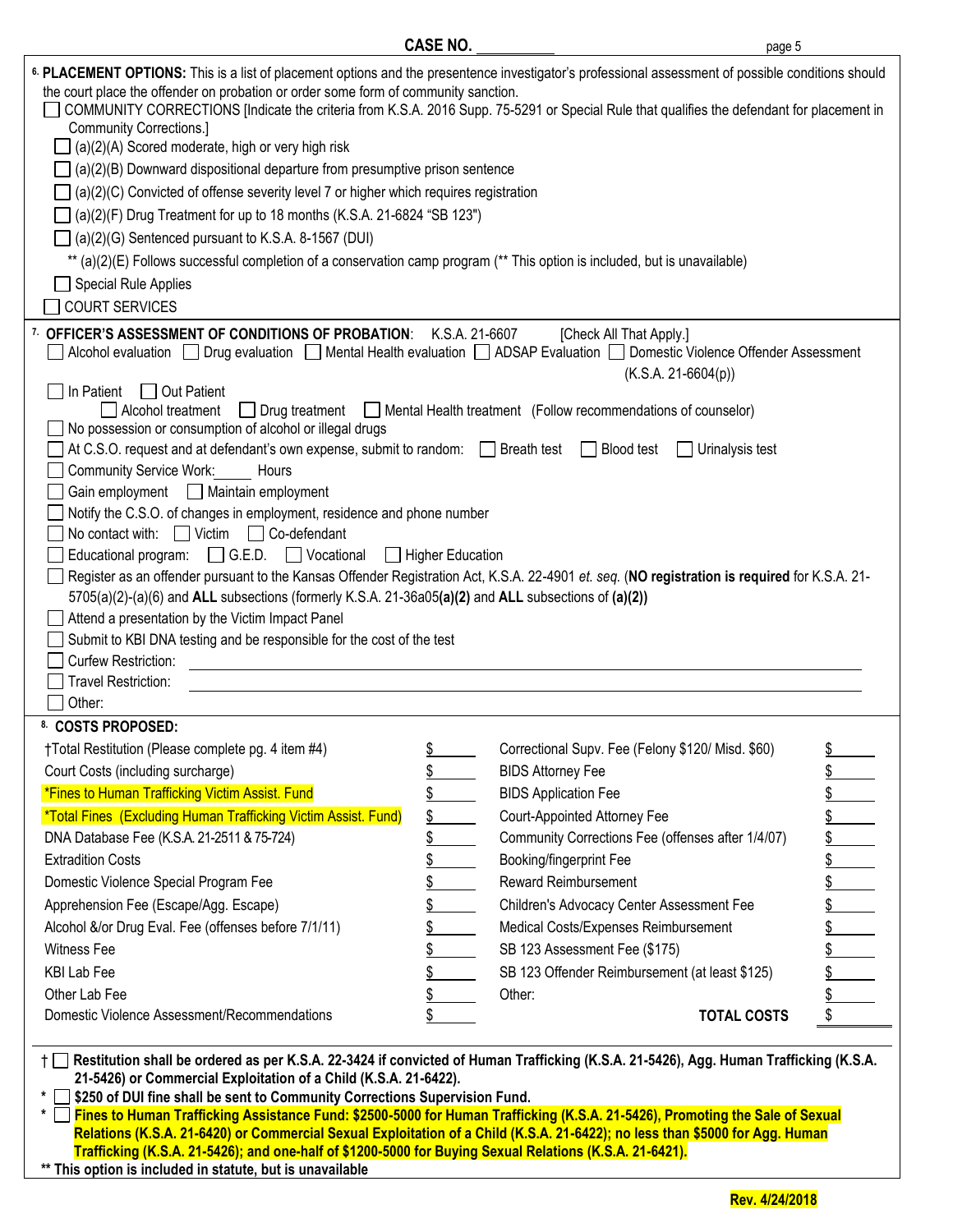| <b>CASE NO.</b>                       | page 6                                                                                                                                                                                                                                                                                                                                                |
|---------------------------------------|-------------------------------------------------------------------------------------------------------------------------------------------------------------------------------------------------------------------------------------------------------------------------------------------------------------------------------------------------------|
|                                       | SPECIAL RULES SUPPLEMENTAL PAGE (IF APPLICABLE, check box of the special rule and include this page with the corresponding                                                                                                                                                                                                                            |
| count.)                               |                                                                                                                                                                                                                                                                                                                                                       |
|                                       | PUBLIC SAFETY OFFENSES / FIREARMS FINDING APPLY:                                                                                                                                                                                                                                                                                                      |
| $1 \mid$                              | Person Felony Committed With a Firearm - presumed prison. K.S.A. 21-6804(h)                                                                                                                                                                                                                                                                           |
| 2 $\Box$                              | Agg. Battery against a L.E.O., if criminal history is 6H or 6I - presumed prison. K.S.A. 21-6804(g)                                                                                                                                                                                                                                                   |
| 3<br>$\Box$                           | Agg. Assault of a L.E.O., if criminal history is 6H or 6I - presumed prison. K.S.A. 21-6804(g)                                                                                                                                                                                                                                                        |
| $34$ $\Box$                           | Battery on a L.E.O., K.S.A. 21-5413(c)(2), resulting in bodily harm- presumed prison and consecutive. K.S.A. 21-6804(r)                                                                                                                                                                                                                               |
| $32$ $\Box$                           | Drug Felony While in Possession of a Firearm- presumed prison. K.S.A. 21-6805(g)                                                                                                                                                                                                                                                                      |
| $33$ $\Box$                           | Drug Felony With a Firearm that Discharges- presumed prison. K.S.A. 21-6805(g)                                                                                                                                                                                                                                                                        |
| 4 $\Box$                              | Crime Committed for Benefit of a Criminal Street Gang - presumed prison. K.S.A. 21-6804(k)                                                                                                                                                                                                                                                            |
| 11 $\Box$                             | Extended Jurisdiction Juvenile Imposed - both juvenile and adult sentences imposed, adult sentence stayed conditioned on successful                                                                                                                                                                                                                   |
|                                       | completion of juvenile sentence. K.S.A. 38-2347 and 38-2364                                                                                                                                                                                                                                                                                           |
| 35 $\Box$                             | Agg. Endangering a Child - consecutive sentence required. K.S.A. 21-5601(c)(2)                                                                                                                                                                                                                                                                        |
| $36$ $\Box$                           | Ballistic Resistant Material - presumed prison with additional 30 months and consecutive. K.S.A. 21-6804(t)                                                                                                                                                                                                                                           |
| $38$ $\Box$<br>$\overline{48}$ $\Box$ | Unlawful Sexual Relations - presumed prison. K.S.A. 21-6804(s)                                                                                                                                                                                                                                                                                        |
|                                       | Law Enforcement Protection Act - enhanced sentence. 2017 SB 112                                                                                                                                                                                                                                                                                       |
|                                       | <b>HABITUAL OR REPEAT OFFENSES APPLY:</b>                                                                                                                                                                                                                                                                                                             |
| $5\Box$                               | Persistent Sex Offender - presumed prison - double the maximum duration. K.S.A. 21-6804(j)                                                                                                                                                                                                                                                            |
| 12 $\Box$                             | 2 <sup>nd</sup> or Subs. Manufacture of a Controlled Substance Conviction - if previous conviction is for methamphetamine or analog, presumed                                                                                                                                                                                                         |
|                                       | prison, twice the maximum duration. K.S.A. 21-6805(e)                                                                                                                                                                                                                                                                                                 |
| 26 $\Box$                             | 3rd or Subs. Felony Drug Possession - presumed prison. K.S.A. 21-6805(f)(1)                                                                                                                                                                                                                                                                           |
| 13 $\Box$                             | Residential Burglary with a Prior Residential, Nonresidential or Agg. Burglary Conviction or any attempt or conspiracy convictions                                                                                                                                                                                                                    |
|                                       | of these priors - presumed prison. K.S.A. 21-6804(I)                                                                                                                                                                                                                                                                                                  |
| 47 □                                  | Residential Burglary with Criminal History Score 7C, 7D, or 7E - presumptive prison. K.S.A. 21-6804(x)                                                                                                                                                                                                                                                |
| 27 $\Box$                             | Burglary With Two or More Prior Convictions for Theft, Burglary, or Agg. Burglary - presumed prison. K.S.A. 21-6804(p)                                                                                                                                                                                                                                |
| 29 $\Box$                             | Felony Theft With Three or More Prior Convictions for a Felony Theft, Burglary, or Agg. Burglary - presumed prison. K.S.A. 21-<br>6804(p)                                                                                                                                                                                                             |
| $30***$<br>31 $\Box$                  | For #27 or #29, Substance Abuse Underlying Factor, Treatment More Effective to Reduce Reoffense Risk and Community Safety<br>Served - KDOC Intensive Substance Abuse Treatment Program, Return to Court Upon Successful Completion. K.S.A. 21-6804(p)<br>3rd or Subs. Criminal Deprivation of a Motor Vehicle - presumptive prison. K.S.A. 21-6804(n) |
| 16 $\Box$                             | 2nd Forgery, criminal history I - C, sentenced pursuant to sentencing requirements of K.S.A. 21-5823, term of imprisonment not in KDOC.                                                                                                                                                                                                               |
|                                       | Criminal history A or B, - sentenced for SL 8, NPF. K.S.A. 21-6804(i)                                                                                                                                                                                                                                                                                 |
| 17 $\Box$                             | 3rd or Subs. Forgery, criminal history I - C, sentenced pursuant to sentencing requirements of K.S.A. 21-5823, term of imprisonment not in                                                                                                                                                                                                            |
| 9                                     | KDOC. Criminal history A or B, - sentenced for SL 8, NPF. K.S.A. 21-6804(i)<br>Crime Committed While Incarcerated, on Probation, Parole, Conditional Release, or Postrelease Supervision for a Felony - new                                                                                                                                           |
|                                       | sentence shall be imposed consecutively. K.S.A. 21-6606(c). If new crime is a felony, court may impose prison even if presumption is                                                                                                                                                                                                                  |
| 40 □                                  | nonprison. K.S.A. 21-6604(f)(1)                                                                                                                                                                                                                                                                                                                       |
|                                       | Felony Committed After Early Discharge When Offender Would Have Been On Probation or Postrelease Supervision for a Felony If<br>committed after early discharge pursuant to K.S.A. 21-6608(d), or K.S.A. 22-3717(d)(2), may impose prison even if presumed nonprison.<br>K.S.A. 21-6604(f)(2)                                                         |
| 28 囗                                  | Felony Committed While Incarcerated in a Juvenile Correctional Facility for an Offense That Would be a Felony if Committed by an                                                                                                                                                                                                                      |
| 10 $\Box$                             | Adult – presumed prison. K.S.A. 21-6604(f)(3)<br>Crime Committed While on Felony Bond - new sentence imposed consecutively. K.S.A. 21-6606(d), 21-6604(f)(4). If new crime is a                                                                                                                                                                       |
|                                       | felony, court may impose prison even if presumption is nonprison, K.S.A. 21-6604(f)(4)                                                                                                                                                                                                                                                                |
| 37 $\Box$                             | 2nd or Subs. Identity Theft or Identity Fraud - presumed prison. K.S.A. 21-6804(u)                                                                                                                                                                                                                                                                    |
| 41 □                                  | Leaving the Scene of an Accident - if current conviction is for K.S.A. 8-1602(b)(2), (b)(3) or (b)(4), prior convictions committed on and after                                                                                                                                                                                                       |
|                                       | July 1, 2011 of 8-235, 8-262, 8-287, 8-291, 8-1566, 8-1567, 8-1568, 8-1602, 8-1605, 40-3104, 21-5405(a)(3) and 21-5406(a)(3), or                                                                                                                                                                                                                      |
| 42 □                                  | comparable convictions from a different jurisdiction, shall count as person felony for criminal history purposes. K.S.A. 21-6811(i)<br>Involuntary Manslaughter by DUI - if current conviction is for K.S.A. 21-5405(a)(3), all prior convictions, adjudications and diversions for                                                                   |
|                                       | K.S.A. 8-1567(DUI), K.S.A. 8-2,144 (Commercial DUI), or comparable law of a different jurisdiction, shall count as person felony for criminal                                                                                                                                                                                                         |
|                                       | history purposes. K.S.A. 21-6811(c)                                                                                                                                                                                                                                                                                                                   |
| 43 □                                  | 3rd or Subsequent Flee/Elude - presumed prison and imposed consecutively. K.S.A. 2014 Supp. 21-6804(v)                                                                                                                                                                                                                                                |
| 44 □                                  | Agg. Battery by DUI - if current conviction is for K.S.A. 21-5413(b)(3), the first prior conviction, adjudication or diversion of K.S.A. 8-1567                                                                                                                                                                                                       |
|                                       | (DUI), K.S.A. 8-2,144 (Commercial DUI), or comparable law of a different jurisdiction, shall count as a nonperson felony for criminal history<br>purposes. Each second and subsequent prior adult conviction, diversion or juvenile adjudication of these offenses shall count as a person<br>felony for criminal history purposes. K.S.A. 21-6811(c) |
|                                       |                                                                                                                                                                                                                                                                                                                                                       |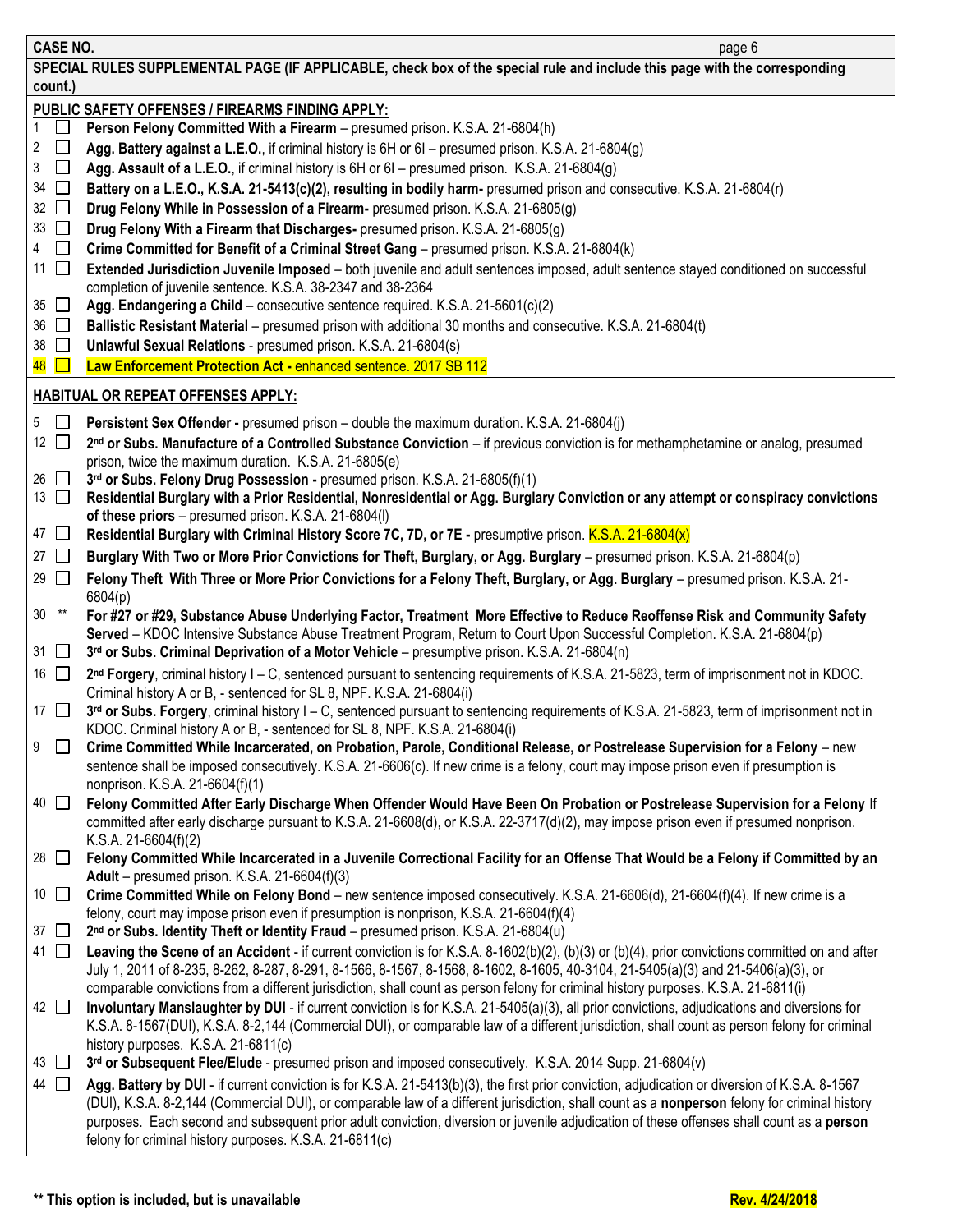| CASE NO.        | page 7                                                                                                                                                                                                   |
|-----------------|----------------------------------------------------------------------------------------------------------------------------------------------------------------------------------------------------------|
|                 | <b>SPECIAL RULES SUPPLEMENTAL PAGE- continued</b>                                                                                                                                                        |
|                 | HABITUAL OR REPEAT OFFENSES APPLY - continued:                                                                                                                                                           |
| 45              | Aggravated Criminal Damage to Property - presumed prison if current conviction is for K.S.A. 21-5813(b) (Scrap Metal) and offender has a<br>prior conviction for any nonperson felony. K.S.A. 21-6804(w) |
| 46 I            | Offender Registration Act Violation - presumed prison unless optional nonprison sanction imposed. K.S.A. 21-6804(m)                                                                                      |
|                 | <b>NONGRID OFFENSES APPLY:</b>                                                                                                                                                                           |
| 6               | Felony D.U.I. (3rd, 4th or Subs.) – sentenced pursuant to specific mandatory sentencing requirements of K.S.A. 8-1567                                                                                    |
| 8               | Felony Domestic Battery - sentenced pursuant to specific mandatory sentencing requirements of K.S.A. 21-5414(b)(3)                                                                                       |
| 21              | Animal Cruelty - K.S.A. 21-6412; 2 <sup>nd</sup> or subs. conviction; or Working/Assistance dog - K.S.A. 21-6416 - sentenced pursuant to specific<br>mandatory sentencing requirements of same statute   |
|                 | <b>FINANCE OFFENSES APPLY:</b>                                                                                                                                                                           |
| 25              | Fraudulent Insurance Act, any combination of acts w/in 6 months involving \$25,000 or more - presumed prison. K.S.A. 40-2,118(e)                                                                         |
| 15 <sup>1</sup> | Kansas Uniform Securities Act, violation resulting in loss of \$25,000 or more – presumed prison. K.S.A. 17-12a508(a)(5)                                                                                 |

- 19 **Mortgage Business Act**, 2nd or subs. Conviction presumed prison. K.S.A. 9-2203(d)
- 20 **Loan Brokers Act**, violation resulting in loss of \$25,000 or more presumed prison. K.S.A. 50-1013(a)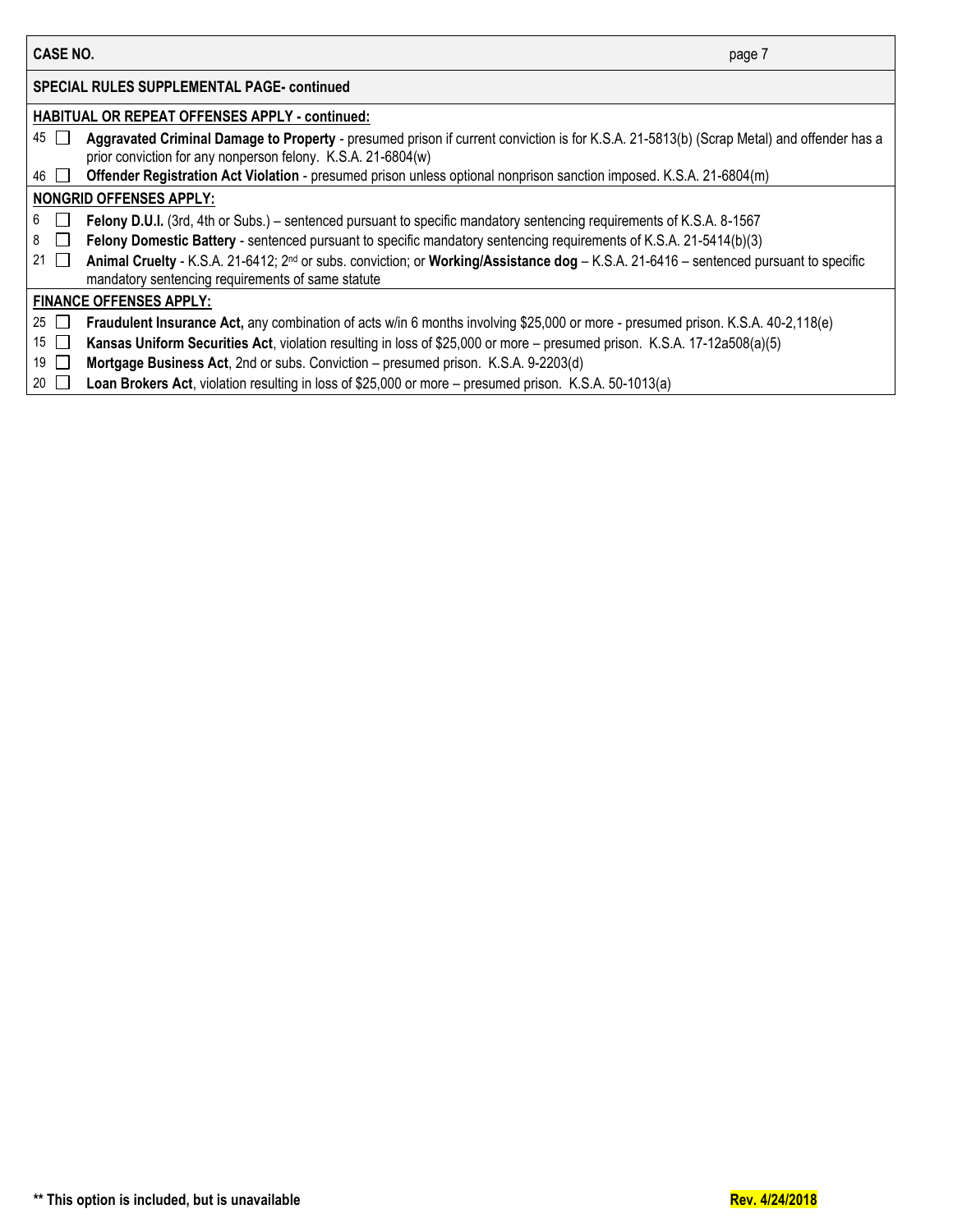| Case No.                                                                                                                                                                                                                                     | page 8                     |
|----------------------------------------------------------------------------------------------------------------------------------------------------------------------------------------------------------------------------------------------|----------------------------|
| OFFENDER REGISTRATION SUPPLEMENT to the PSI - K.S.A. 22-4901 et seq.                                                                                                                                                                         |                            |
| REGISTRATION TERMS - check appropriate boxes indicating REQUIRED TERM of registration - See K.S.A. 22-4906                                                                                                                                   |                            |
| Defendant advised of Notice of Duty to Register                                                                                                                                                                                              |                            |
| Offender must register for 15 YEARS after the date of parole, discharge or release, whichever date is most recent, or, if offender is not                                                                                                    |                            |
| confined, 15 YEARS from the date of conviction due to conviction of any of the following crimes:                                                                                                                                             |                            |
| Murder in the First Degree - K.S.A. 21-5402<br>Capital Murder - K.S.A. 21-5401                                                                                                                                                               |                            |
| Murder in the Second Degree - K.S.A. 21-5403<br>Voluntary Manslaughter - K.S.A. 21-5404                                                                                                                                                      |                            |
| Involuntary Manslaughter - K.S.A. 21-5405(a)(1), (a)(2) or (a)(4)<br>Sexual Battery - K.S.A. 21-5505(a)                                                                                                                                      |                            |
| Promoting the Sale of Sexual Relations - K.S.A. 21-6420<br>Criminal Restraint - K.S.A. 21-5411 (except by parent, and only when victim is less than 18 years of age)                                                                         |                            |
| Any act determined beyond a reasonable doubt to have been sexually motivated AND the act did not involve non-forcible sexual conduct                                                                                                         |                            |
| between a victim at least 14 and offender no more than 4 years older than victim - K.S.A. 22-4902(a)(15)                                                                                                                                     |                            |
| Any conviction of a person felony with court finding on the record that such felony was committed with a DEADLY WEAPON - K.S.A. 22-                                                                                                          |                            |
| 4902(e)(2)                                                                                                                                                                                                                                   |                            |
| An offense not otherwise required, as provided by the Kansas Offender Registration Act, K.S.A. 22-4902(a)(5)                                                                                                                                 |                            |
| Manufacture or attempted manufacture of any controlled substance - K.S.A. 21-5703                                                                                                                                                            |                            |
| Possession of precursors with intent to manufacture any controlled substance - K.S.A. 21-5709(a)                                                                                                                                             |                            |
| Cultivation, Distribution, Possession with intent to distribute opiates, opium or narcotic drugs or any stimulant in K.S.A. 65-4107(d)(1), (d)(3),                                                                                           |                            |
| or $(f)(1) - ONLY$                                                                                                                                                                                                                           |                            |
| Any of the following crimes when one of the parties is less than 18 years of age:<br>Adultery - K.S.A. 21-5511 □ Buying Sexual Relations - K.S.A. 21-6421<br>Lewd and Lascivious Behavior - K.S.A. 21-5513                                   |                            |
| Any attempt, conspiracy or criminal solicitation of an offense defined in this section                                                                                                                                                       |                            |
|                                                                                                                                                                                                                                              |                            |
| Offender must register for 25 YEARS after the date of parole, discharge or release, whichever date is most recent, or, if offender is not                                                                                                    |                            |
| confined, 25 YEARS from the date of conviction due to conviction of any of the following crimes:                                                                                                                                             |                            |
| Indecent Solicitation of a Child - K.S.A. 21-5508<br>Electronic Solicitation - K.S.A. 21-5509                                                                                                                                                |                            |
| Indecent Liberties With a Child - K.S.A. 21-5506(a)<br>Agg. Incest - K.S.A. 21-5604(b)(1)                                                                                                                                                    |                            |
| Unlawful Sexual Relations - K.S.A. 21-5512<br>$\Box$ Agg. Sexual Battery – K.S.A. 21-5505(b)                                                                                                                                                 |                            |
| Sexual Exploitation of a Child - K.S.A. 21-5510, if the victim is at least 14 years of age but less than 18 years of age<br>Promoting Prostitution - K.S.A. 21-6420, if the victim is at least 14 years of age but less than 18 years of age |                            |
| Criminal Sodomy - K.S.A. 21-5504(a) when one of the parties involved is less than 18 years of age                                                                                                                                            |                            |
| Any attempt, conspiracy or criminal solicitation of an offense defined in this section                                                                                                                                                       |                            |
|                                                                                                                                                                                                                                              |                            |
| Offender is subject to LIFETIME registration due to any of the following:                                                                                                                                                                    |                            |
| 2 <sup>nd</sup> or Subsequent conviction of an offense requiring registration                                                                                                                                                                |                            |
| Conviction of any of the following crimes:                                                                                                                                                                                                   |                            |
| Rape - K.S.A. 21-5503<br>Agg. Kidnapping - K.S.A. 21-5408(b)                                                                                                                                                                                 |                            |
| Kidnapping - K.S.A. 21-5408(a)                                                                                                                                                                                                               |                            |
| Agg. Criminal Sodomy - K.S.A. 21-5504(b)                                                                                                                                                                                                     |                            |
| Criminal Sodomy - K.S.A. 21-5504(a)(3) or (a)(4)                                                                                                                                                                                             |                            |
| Agg. Indecent Liberties With a Child - K.S.A. 21-5506(b)                                                                                                                                                                                     |                            |
| Agg. Indecent Solicitation of a Child - K.S.A. 21-5508(b)                                                                                                                                                                                    |                            |
| Agg. Human Trafficking-K.S.A. 21-5426(b)                                                                                                                                                                                                     |                            |
| Sexual Exploitation of a Child - K.S.A. 21-5510, if the victim is less than 14 years of age                                                                                                                                                  |                            |
| Commercial Sexual Exploitation of a Child - K.S.A. 21-6422                                                                                                                                                                                   |                            |
| Promoting Prostitution - K.S.A. 21-6420, if the victim is less than 14 years of age<br>Any attempt, conspiracy or criminal solicitation of an offense defined in this section                                                                |                            |
| Duration determined by diversionary agreement, probation order or juvenile sentencing order: _____ years _____                                                                                                                               | months (K.S.A. 22-4906(i)) |
|                                                                                                                                                                                                                                              |                            |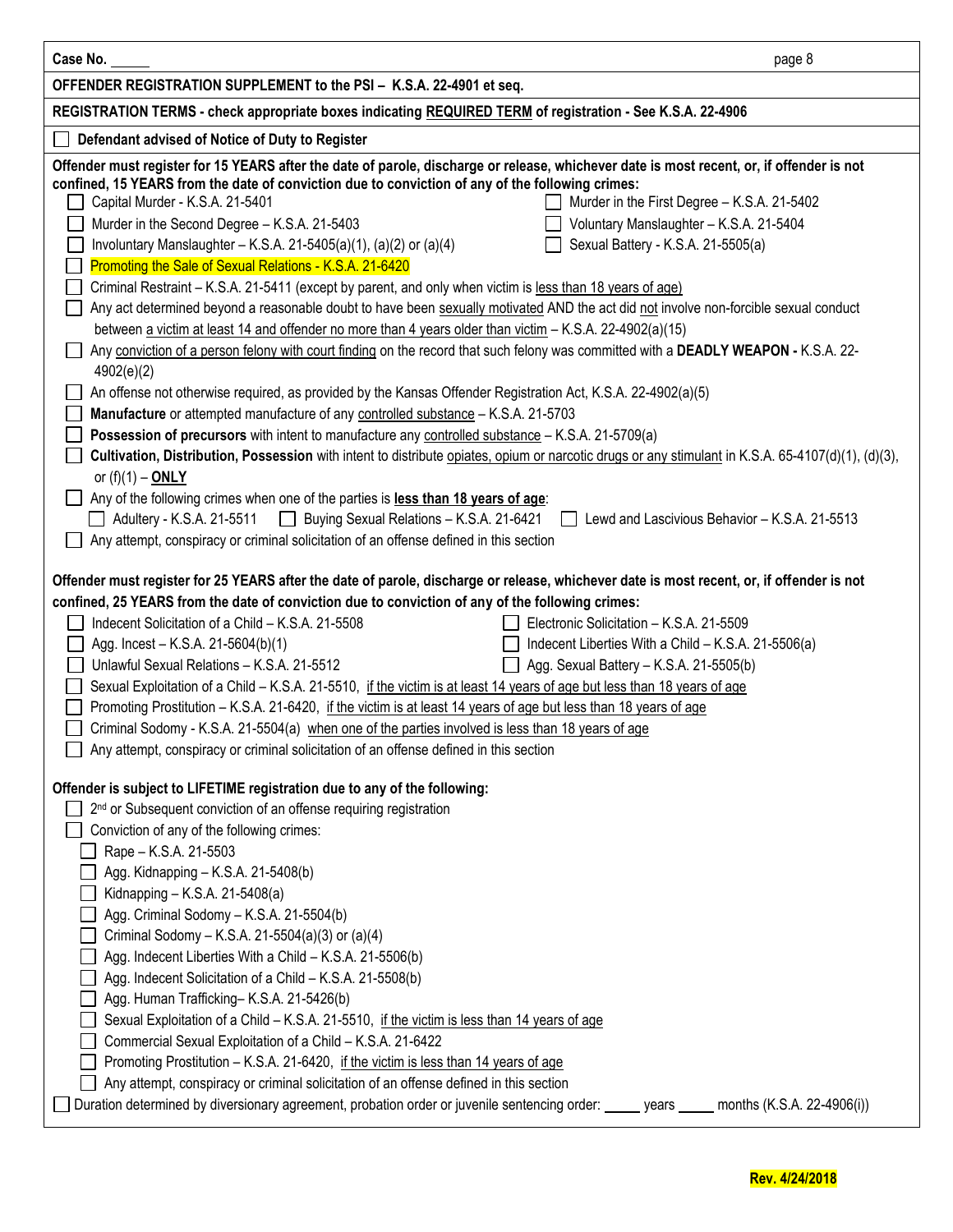|                                                                                                                                |                                                                                                                                                                                                                                                      |                                                |                                                                           |       |                                                                                        |                                                |                                                         |                                                   | Page 9                            |  |  |
|--------------------------------------------------------------------------------------------------------------------------------|------------------------------------------------------------------------------------------------------------------------------------------------------------------------------------------------------------------------------------------------------|------------------------------------------------|---------------------------------------------------------------------------|-------|----------------------------------------------------------------------------------------|------------------------------------------------|---------------------------------------------------------|---------------------------------------------------|-----------------------------------|--|--|
| 1. KBI #                                                                                                                       | 2. CASE #                                                                                                                                                                                                                                            | 6. KANSAS CRIMINAL HISTORY<br><b>WORKSHEET</b> |                                                                           |       |                                                                                        |                                                | 7. OFFENDER NAME (Last, First, Middle)                  |                                                   |                                   |  |  |
| 3. DISTRICT#                                                                                                                   | 4. COURT/ORI#                                                                                                                                                                                                                                        | <b>NEW</b>                                     |                                                                           |       |                                                                                        |                                                | 8. DATE OF OFFENSE                                      |                                                   | 9. DATE OF CONVICTION             |  |  |
|                                                                                                                                |                                                                                                                                                                                                                                                      |                                                | PRIOR RECORD ____                                                         |       |                                                                                        |                                                |                                                         |                                                   |                                   |  |  |
| 5. PSI INVESTIGATOR NAME (Last, First, Middle)                                                                                 |                                                                                                                                                                                                                                                      |                                                |                                                                           |       |                                                                                        |                                                | 10. DATE OF WORKSHEET                                   |                                                   | <sup>11.</sup> DATE OF SENTENCING |  |  |
|                                                                                                                                | 12. IF THE OFFENDER WAS UNDER SUPERVISION AT THE TIME HE/SHE COMMITTED THE CURRENT OFFENSE, OR WOULD HAVE BEEN UNDER SUPERVISION BUT FOR EARLY<br>DISCHARGE - pursuant to K.S.A. 21-6608(d) or K.S.A. 22-3717(d)(2) - PLEASE CHECK THOSE THAT APPLY. |                                                |                                                                           |       |                                                                                        |                                                |                                                         |                                                   |                                   |  |  |
| Probation/Community                                                                                                            | Jurisdiction:                                                                                                                                                                                                                                        | Case No.:                                      |                                                                           |       | Felony                                                                                 | OR                                             | Misdemeanor                                             |                                                   | Date Sentenced:                   |  |  |
| Parole                                                                                                                         | Jurisdiction:                                                                                                                                                                                                                                        | Case No.:                                      |                                                                           |       | Felony                                                                                 | OR                                             | Misdemeanor                                             |                                                   | Date Sentenced:                   |  |  |
| Postrelease Supervision                                                                                                        | Jurisdiction:                                                                                                                                                                                                                                        | Case No.:                                      |                                                                           |       | Felony                                                                                 | OR                                             | Misdemeanor                                             |                                                   | Date Sentenced:                   |  |  |
| <b>Conditional Release</b>                                                                                                     | Jurisdiction:                                                                                                                                                                                                                                        | Case No.:                                      |                                                                           |       | Felony                                                                                 | <b>OR</b>                                      | Misdemeanor                                             |                                                   | Date Sentenced:                   |  |  |
| Other                                                                                                                          | Jurisdiction:                                                                                                                                                                                                                                        | Case No.:                                      |                                                                           |       | Felony                                                                                 | <b>OR</b>                                      | Misdemeanor                                             |                                                   | Date Sentenced:                   |  |  |
| Felony Early Discharge                                                                                                         | Jurisdiction:                                                                                                                                                                                                                                        | Case No.:                                      |                                                                           |       |                                                                                        |                                                |                                                         |                                                   | Date Discharged:                  |  |  |
| <b>Comments:</b>                                                                                                               |                                                                                                                                                                                                                                                      |                                                |                                                                           |       |                                                                                        |                                                |                                                         |                                                   |                                   |  |  |
| 13.                                                                                                                            | <b>CURRENT CRIME(S) OF CONVICTION</b>                                                                                                                                                                                                                |                                                |                                                                           |       | 14.<br><b>CRIMINAL HISTORY CONVICTIONS AND/OR</b><br>ADJUDICATIONS PRIOR TO SENTENCING |                                                |                                                         |                                                   |                                   |  |  |
| K.S.A. Number                                                                                                                  | <b>Description</b>                                                                                                                                                                                                                                   | M/F                                            | P/N                                                                       | Level | Juvenile                                                                               |                                                | <b>Adult</b>                                            | <b>Total</b>                                      | <b>Type</b>                       |  |  |
|                                                                                                                                |                                                                                                                                                                                                                                                      |                                                |                                                                           |       |                                                                                        |                                                |                                                         |                                                   | Person or Off-grid Felonies       |  |  |
|                                                                                                                                |                                                                                                                                                                                                                                                      |                                                |                                                                           |       |                                                                                        |                                                |                                                         |                                                   | Nonperson Felonies                |  |  |
|                                                                                                                                |                                                                                                                                                                                                                                                      |                                                |                                                                           |       |                                                                                        |                                                |                                                         |                                                   | Person Misdemeanors               |  |  |
|                                                                                                                                |                                                                                                                                                                                                                                                      |                                                |                                                                           |       |                                                                                        |                                                |                                                         |                                                   | Nonperson Misdemeanors            |  |  |
|                                                                                                                                |                                                                                                                                                                                                                                                      |                                                |                                                                           |       | 15.<br>Amended Criminal History Convictions and/or Adjudications                       |                                                |                                                         |                                                   |                                   |  |  |
|                                                                                                                                |                                                                                                                                                                                                                                                      |                                                |                                                                           |       | Juvenile                                                                               |                                                | <b>Adult</b>                                            | <b>Total</b>                                      | <b>Type</b>                       |  |  |
|                                                                                                                                |                                                                                                                                                                                                                                                      |                                                |                                                                           |       |                                                                                        |                                                |                                                         |                                                   | Person or Off-grid Felonies       |  |  |
|                                                                                                                                |                                                                                                                                                                                                                                                      |                                                |                                                                           |       |                                                                                        |                                                |                                                         |                                                   | <b>Nonperson Felonies</b>         |  |  |
|                                                                                                                                |                                                                                                                                                                                                                                                      |                                                |                                                                           |       |                                                                                        |                                                |                                                         |                                                   | <b>Person Misdemeanors</b>        |  |  |
|                                                                                                                                |                                                                                                                                                                                                                                                      |                                                |                                                                           |       |                                                                                        |                                                |                                                         |                                                   | <b>Nonperson Misdemeanors</b>     |  |  |
| <sup>16.</sup> CRIMINAL HISTORY CATEGORY                                                                                       | $\Box A \Box B \Box C \Box D \Box E \Box F \Box G \Box H \Box I$                                                                                                                                                                                     |                                                |                                                                           |       |                                                                                        |                                                | <sup>17.</sup> Number of Person Misdemeanors converted: |                                                   |                                   |  |  |
| <b>SCORED UNDER SPECIAL RULE</b> $\Box$ 41 $\Box$ 42 $\Box$ 44 $\Box$ 45                                                       |                                                                                                                                                                                                                                                      |                                                |                                                                           |       | $\Box$ 3<br>$\vert$   6                                                                | (Check One)<br>$\vert$   9<br>$\Box$ 12 $\Box$ |                                                         |                                                   |                                   |  |  |
| Amended? $\Box$ Yes<br>$\Box$ b $\Box$ c $\Box$ d<br>$\Box$ e $\Box$ f $\Box$ g $\Box$ h $\Box$ i<br>$\Box$ No<br>IA I         |                                                                                                                                                                                                                                                      |                                                |                                                                           |       |                                                                                        | Amended? Ves <sub>Ω</sub> No                   | $\Box$ 6<br>l 13                                        | $\Box$ 12 $\Box$<br>(Check One)<br>$\overline{9}$ |                                   |  |  |
| 18. PRIOR CONVICTION USED TO ENHANCE / ELEVATE OR IS AN ELEMENT OF THE CURRENT CRIME<br>OF CONVICTION?<br>$\Box$ Yes $\Box$ No |                                                                                                                                                                                                                                                      |                                                | <sup>19.</sup> Number of Decayed Juvenile Adjudications:<br>Felony $\_\_$ |       |                                                                                        |                                                | Misdemeanors ___                                        |                                                   |                                   |  |  |
|                                                                                                                                |                                                                                                                                                                                                                                                      |                                                |                                                                           |       |                                                                                        |                                                | Amended? Ves <sub>Ω</sub> No                            | Felony $\_\_\_\$                                  | Misdemeanors ___                  |  |  |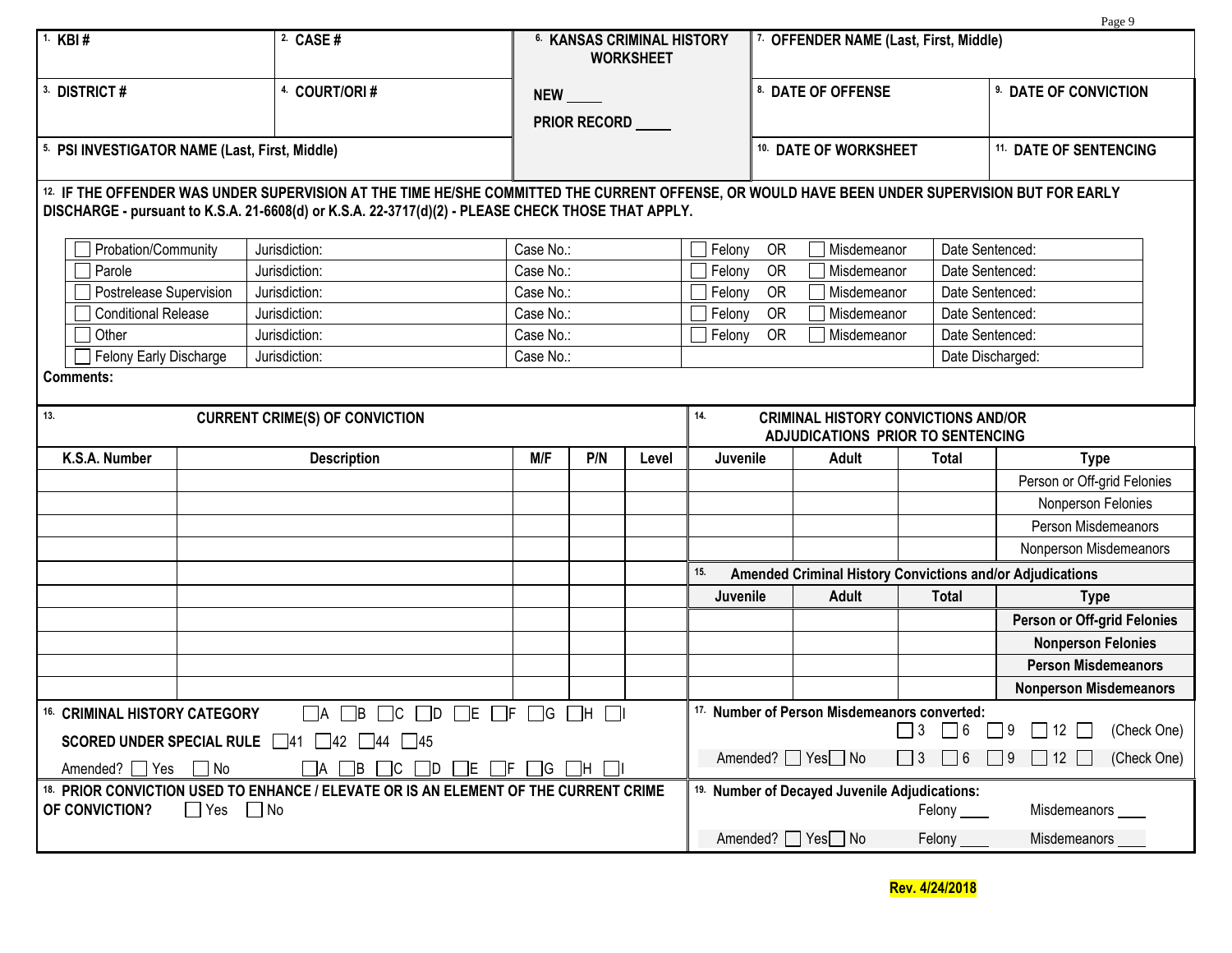### **Supplemental Criminal History Worksheet - Prior Convictions Page # of**

| Offender's Name (L, F, M)<br>and the company of the company of the company of                                                                                                                                                                                                                                                                                   |                                | <b>Judicial District</b> |  |                |                                               |                 |                                                                                                                | Case #                 |                                                      |                                                                        |                                                                                                                                                                 |                    |                        |                          |
|-----------------------------------------------------------------------------------------------------------------------------------------------------------------------------------------------------------------------------------------------------------------------------------------------------------------------------------------------------------------|--------------------------------|--------------------------|--|----------------|-----------------------------------------------|-----------------|----------------------------------------------------------------------------------------------------------------|------------------------|------------------------------------------------------|------------------------------------------------------------------------|-----------------------------------------------------------------------------------------------------------------------------------------------------------------|--------------------|------------------------|--------------------------|
| Statute/Ordinance #                                                                                                                                                                                                                                                                                                                                             | <b>Description</b>             |                          |  | Juris.<br>Code | <b>State</b>                                  | County          | City                                                                                                           |                        | Conviction<br><b>Date</b>                            | Case#                                                                  |                                                                                                                                                                 | Conviction<br>Code | <b>Amended</b><br>Code | Source of<br>Information |
| $\overline{1}$ .                                                                                                                                                                                                                                                                                                                                                |                                |                          |  |                |                                               |                 |                                                                                                                |                        |                                                      |                                                                        |                                                                                                                                                                 |                    |                        |                          |
| 2.                                                                                                                                                                                                                                                                                                                                                              |                                |                          |  |                |                                               |                 |                                                                                                                |                        |                                                      |                                                                        |                                                                                                                                                                 |                    |                        |                          |
| 3.                                                                                                                                                                                                                                                                                                                                                              |                                |                          |  |                |                                               |                 |                                                                                                                |                        |                                                      |                                                                        |                                                                                                                                                                 |                    |                        |                          |
| 4.                                                                                                                                                                                                                                                                                                                                                              |                                |                          |  |                |                                               |                 |                                                                                                                |                        |                                                      |                                                                        |                                                                                                                                                                 |                    |                        |                          |
| 5.                                                                                                                                                                                                                                                                                                                                                              |                                |                          |  |                |                                               |                 |                                                                                                                |                        |                                                      |                                                                        |                                                                                                                                                                 |                    |                        |                          |
| 6.                                                                                                                                                                                                                                                                                                                                                              |                                |                          |  |                |                                               |                 |                                                                                                                |                        |                                                      |                                                                        |                                                                                                                                                                 |                    |                        |                          |
| 7.                                                                                                                                                                                                                                                                                                                                                              |                                |                          |  |                |                                               |                 |                                                                                                                |                        |                                                      |                                                                        |                                                                                                                                                                 |                    |                        |                          |
| 8.                                                                                                                                                                                                                                                                                                                                                              |                                |                          |  |                |                                               |                 |                                                                                                                |                        |                                                      |                                                                        |                                                                                                                                                                 |                    |                        |                          |
| 9.                                                                                                                                                                                                                                                                                                                                                              |                                |                          |  |                |                                               |                 |                                                                                                                |                        |                                                      |                                                                        |                                                                                                                                                                 |                    |                        |                          |
| 10.                                                                                                                                                                                                                                                                                                                                                             |                                |                          |  |                |                                               |                 |                                                                                                                |                        |                                                      |                                                                        |                                                                                                                                                                 |                    |                        |                          |
| <b>CODES:</b><br><b>JURISDICTION:</b><br>F.<br>Use 2-letter abbreviation<br><b>STATE:</b>                                                                                                                                                                                                                                                                       | S.<br>Federal<br>M<br>Military | State<br>Municipal       |  |                |                                               |                 |                                                                                                                | Source of information: |                                                      | KBI<br><b>NCIC</b><br>Other jurisdiction - identify<br>Other - explain | $\mathbf{III}$                                                                                                                                                  | CR - Court Records |                        |                          |
| <b>CONVICTION AND AMENDED CODES:</b><br><b>ADULT:</b>                                                                                                                                                                                                                                                                                                           |                                |                          |  |                |                                               |                 | <b>JUVENILE:</b>                                                                                               |                        |                                                      |                                                                        |                                                                                                                                                                 |                    |                        |                          |
| AOG<br>Adult Off-Grid Felony<br>Adult Class B Select Misdemeanor<br>AMS<br>AFN<br>Adult Felony Nonperson<br>AMU<br><b>Adult Misdemeanor Unscored</b><br>AMP<br><b>AFP</b><br>Adult Felony Person<br>Adult Misdemeanor Person<br><b>AFE</b><br><b>Adult Felony</b><br>AME<br>Adult Misdemeanor<br>Enhancement/Element/Elevation<br>Enhancement/Element/Elevation |                                |                          |  |                | <b>JOG</b><br>JFD<br><b>JFP</b><br><b>JFE</b> | Juvenile Felony | Juvenile Off-Grid Felony<br>Juvenile Felony Decayed<br>Juvenile Felony Person<br>Enhancement/Element/Elevation |                        | JMD<br>JMU<br><b>JMN</b><br><b>JMC</b><br><b>JFN</b> |                                                                        | Juvenile Misdemeanor Decayed<br>Juvenile Misdemeanor Unscored<br>Juvenile Misdemeanor Nonperson<br>Juvenile Misdemeanor Conversion<br>Juvenile Felony Nonperson |                    |                        |                          |

AMC Adult Misdemeanor Conversion AMN Adult Misdemeanor Nonperson JMP Juvenile Misdemeanor Person JMS Juvenile Misdemeanor Select

NIH Not Included in Criminal History, by order of the Court, reasons state in Journal Entry

**Note:** Class B and Class C nonperson misdemeanor convictions/adjudications, other than select misdemeanors in K.S.A. 21-6301(a)(10) and (a)(11), are not scored. **Note:** Unscored convictions/adjudications and decayed adjudications are not counted on page 1 of the worksheet.